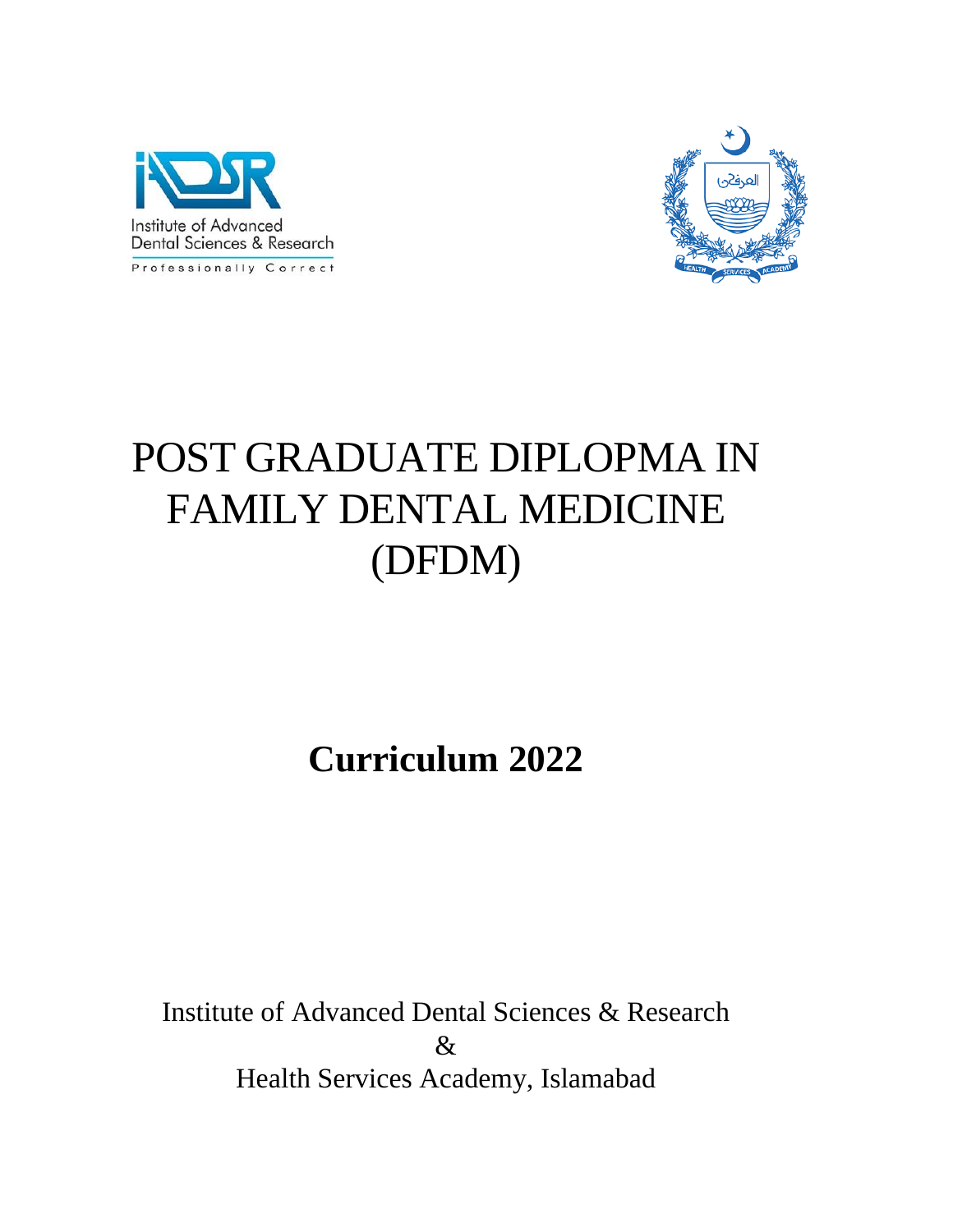#### **POSTGRADUATE DIPLOMA IN FAMILY DENTAL MEDICINE (DFDM)**

#### **INTRODUCTION**

Family Dental Medicine is emerging as a body of knowledge that is being continuously developed, researched and taught as an integrative entity. The scope of family dental practice covers a wide spectrum; at one end are they who may be the only source of health care for their community and at the other end of the spectrum these dentists limit their care to office practice and coordinate comprehensive care for their patients in a multi-specialty group.

The program of Post Graduate Diploma in Family Dental Medicine is designed for dental graduates who wish to become primary dental care providers and want to advance their clinical skills and knowledge, with the primary objective of enhancing the quality of their patient care. The program aims to educate the trainees in all aspects of dentistry at a level which would give them the competency to be able to confidently provide ethical comprehensive oral health care to their patients.

Family Dental Medicine is the primary care dental specialty concerned with provision of comprehensive oral health care to the individual and the family regardless of sex, age or type of problem. It is a specialty that incorporates biological, clinical and behavioral sciences covering aspects of general dentistry. Dentists with qualification in Family Dental Medicine can themselves provide care for the majority of conditions encountered in the outpatient setting and integrate all necessary health care services. They possess unique attitudes, skills, and knowledge, which qualify them to provide continuing and comprehensive dental care, oral health maintenance along with preventive, promotional and rehabilitative services to each member of the family. These dentists, because of their background and interactions with the family, are best qualified to serve as each patient's advocate in all dental health-related matters, including the appropriate use of consultants, health services, and community resources.

Family Dental Medicine sets the standard in establishing a program that promotes a holistic approach to patient care, based on the sound principles of Inter-Professional Collaborative Care (IPCC) and social accountability. Many diseases affecting the various systems of the human body are relevant to oral health and vice-a-versa and this influences oral healthcare delivery. By providing an overview of the clinical signs and symptoms, pathophysiology, differential diagnosis, management, and prognosis, with an aim is to provide an understanding of the implications of a disease and its consequences on both dental management, and the impact on the patient. A further advantage to this approach is to encourage specialists in family dentistry to work seamlessly with their general medical practitioner colleagues.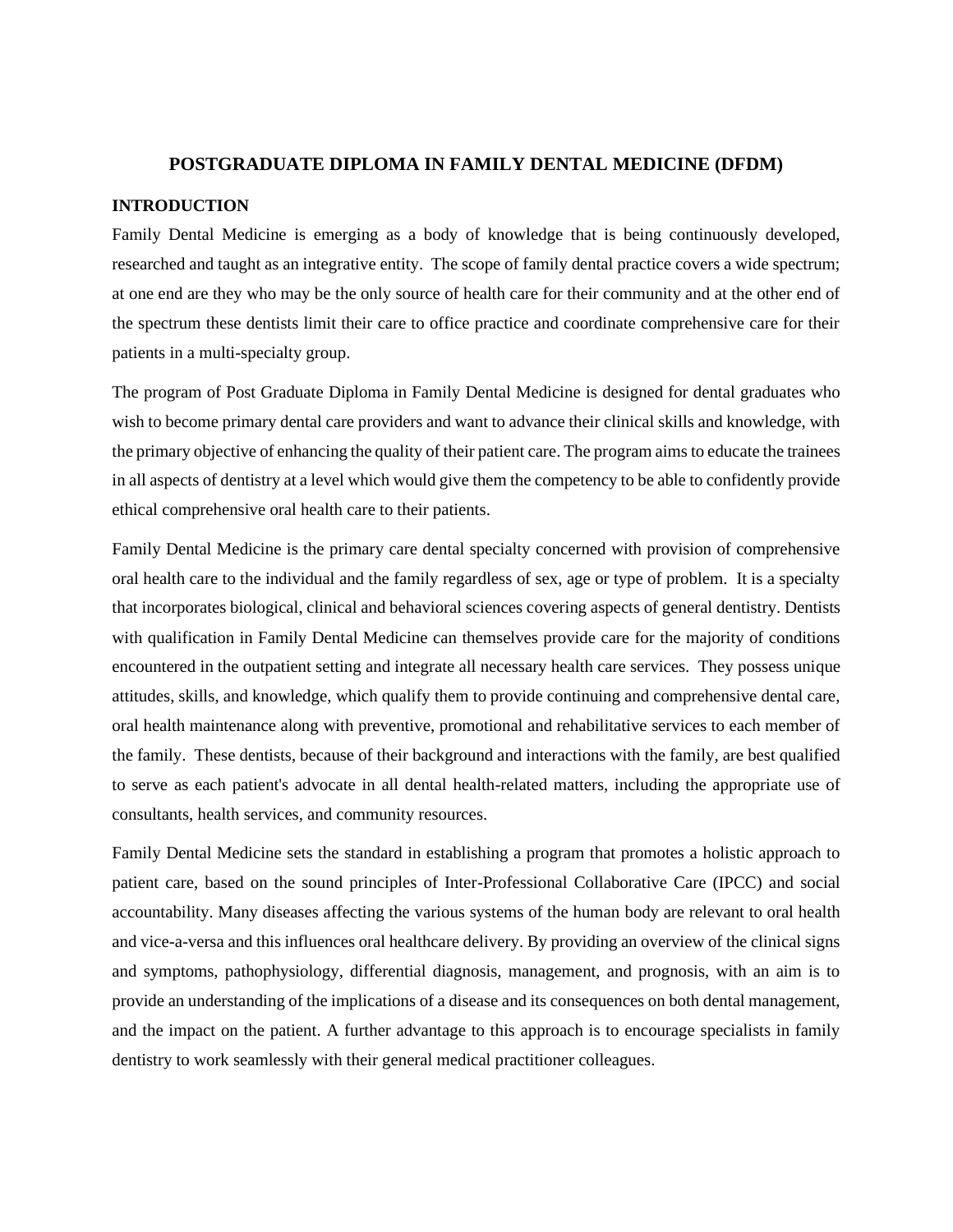#### **THE DFDM PROGRAM**

The program is an educational platform that combines an advanced multidisciplinary clinical experience with a strong educational component. It emphasizes the application and integration of inter-professional approaches and basic sciences, as part of a problem-solving and evidence-based multidisciplinary approach to care.

#### **Course Explanation**

The DFMD program is a one-year program designed to provide a comprehensive modular training through holistic didactic and simulation training; augmented by clinical and hospital placements. This course will be delivered exclusively by IADSR designated Centers for Professional Development and IADSR/HSA approved Dental Hospitals.

The course provides opportunities to acquire and develop the skills of synthesis, analysis and decision making, required for careers in family (general) dental practice. Thus, the students are trained as a subject specialist and a resource person, well equipped with the modern methodologies of practicing Family Dentistry. The program involves course work, case documentation and placement components.

The program prepares dentists to provide broad-based oral health care and also contribute to the evolving knowledge base of the specialty of Family Dental Medicine. In addition, it prepares them to assume leadership roles in developing and expanding Family Dental Medicine in universities, hospitals and communities across Pakistan.

The program structure supports personal and professional growth of the trainees and fosters an attitude of critical inquiry, a passion for excellence and a sense of how a dentist can integrate dentistry into his or her personal life.

A graduate of this program should be able to independently and confidently work in any public or private primary care facility of the country; and contribute significantly to upgrade the standards of the dental profession in Pakistan through provision of quality oral health care services for all population groups.

#### **Educational Objective**

The goal of the program is to train dentists to deliver high-quality, comprehensive primary dental care relevant to the health needs of individuals and families in Pakistan. The primary objective is the production of holistically minded caring, skilled, knowledgeable, and clinically competent Family Dentists who are educationally well rounded in advanced dental skills and scientific principles, and who would be able to serve the dental health care needs of all ages and both sexes of the urban and rural populations of Pakistan providing curative, preventive, promotive and rehabilitative dental care.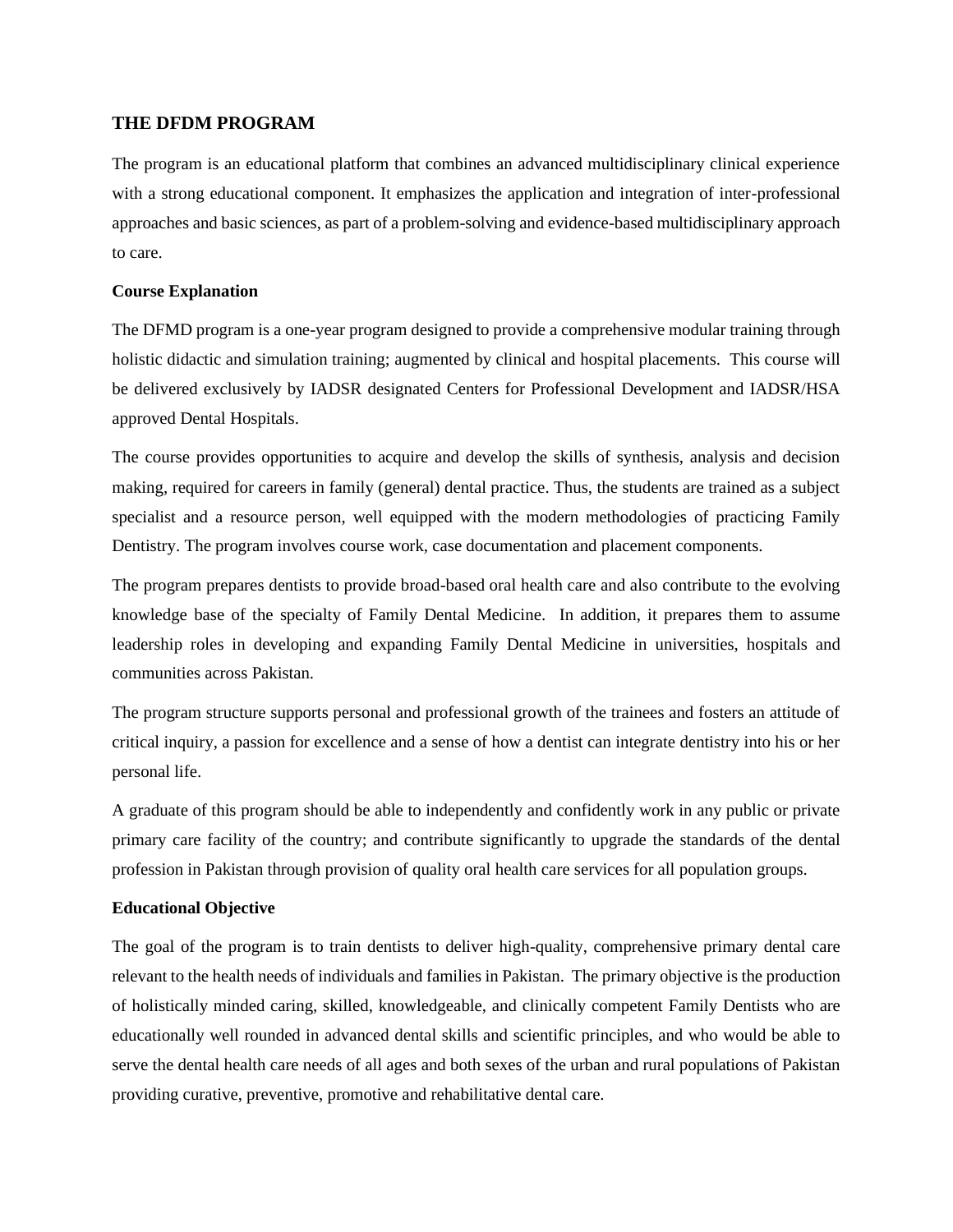#### **Educational activities**

#### **Core curriculum**

The core curriculum is a mandatory training criterion. It provides an opportunity for the trainees to gain structural knowledge and skills regarding the essentials of Family Dental Medicine. It is organized by the dedicated faculty and is designed to highlight relevant and important Family Dentistry aspects in oral health care. It is mandatory for all trainees to attend and actively participate in core curriculum modules throughout the one-year Modular program. This is the time when all trainees gather to touch base and participate in a structured teaching-learning program, and learn consultation/clinical skills and office practice skills relevant to Family Dental Medicine.

#### **Additional educational activities**

Journal Club, Patient Oriented Evidence that Matters (POEM's) modules and Continuing Medical Education (CME) Updates – Online and as classroom activity:

These modules are trainee centered. The trainees are required to participate in, lead the journal club and duly attend all CME modules.

The objectives of these modules are:

- Develop lifelong learning skills and presentation skills
- Accrue knowledge and skills relevant to the practice of Family Dental Medicine through article presentations and case discussions
- Critically appraise the literature in order to develop the skills to find and make sense of research evidence, helping them to put knowledge into practice
- Exchange evidence-based ideas about the practice of Family Dentistry with faculty

#### **Mandatory workshops and courses**

The trainees are required to attend and actively participate in the courses and workshops mandated in the course.

#### **Assessment and evaluation**

Continuous assessment and feedback between trainee and the faculty is an essential feature of this training program. The Course Coordinator obtains assessment of trainees from other specialty departments at the end of each rotation. Feedback is bi-directional, from trainee to faculty and vice versa on a six monthly and annual basis, considering trainee performance, faculty performance, continuous assessment and inhouse modular exam.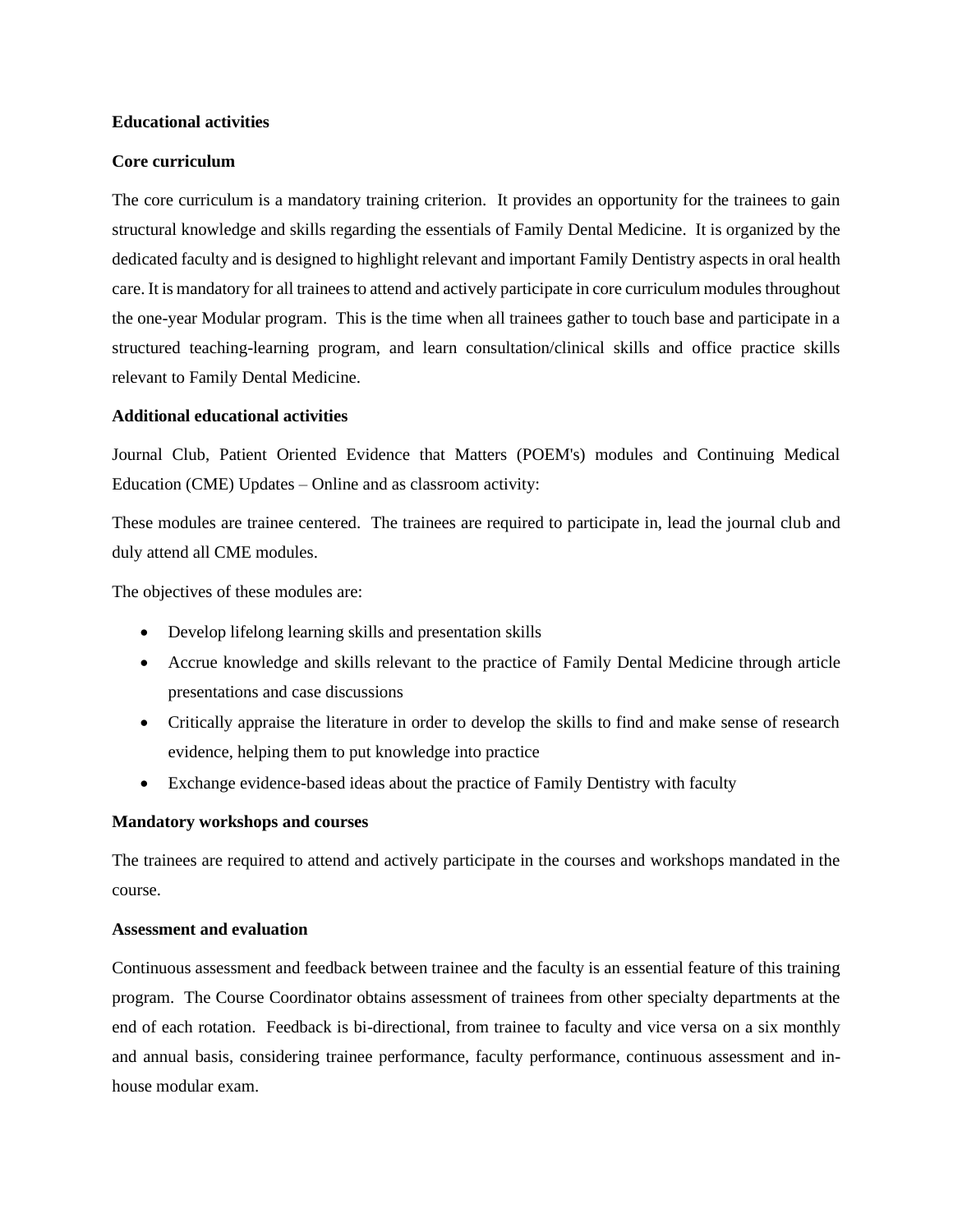#### **Case Reports:**

Students will have to document one case for each clinical module and an essay for non-clinical modules as a part of their assessment.

#### **Scope and employment perspective of program**

The program will train the graduate to be a holistic general dental practitioner, with areas of expertise for treatment in majority of procedures required in a general dental practice. They would also have the knowledge and background in referral of patients to appropriate specialists as and when required.

The holder of Post Graduate Diploma in Family Dental Medicine would be a preferred employee in all large practices and would have the capacity to start his/her own independent practice.

#### **ELIGIBILITY**

- BDS or equivalent degree approved by the PMC.
- One-year internship or House job in PMC approved hospitals.
- The final selection is based on interviews with the IADSR/HSA faculty.

#### **DURATION**

The DFMD program is a One-Year program comprising of 2 semesters and each semesters' duration is 16 weeks. It is a modular training program.

#### **COURSE FEE**

Course Fee is **Rs. 175,000/-** per semester.

Total fee for One Year Diploma is **Rs. 350,000/-** (payable in two installments).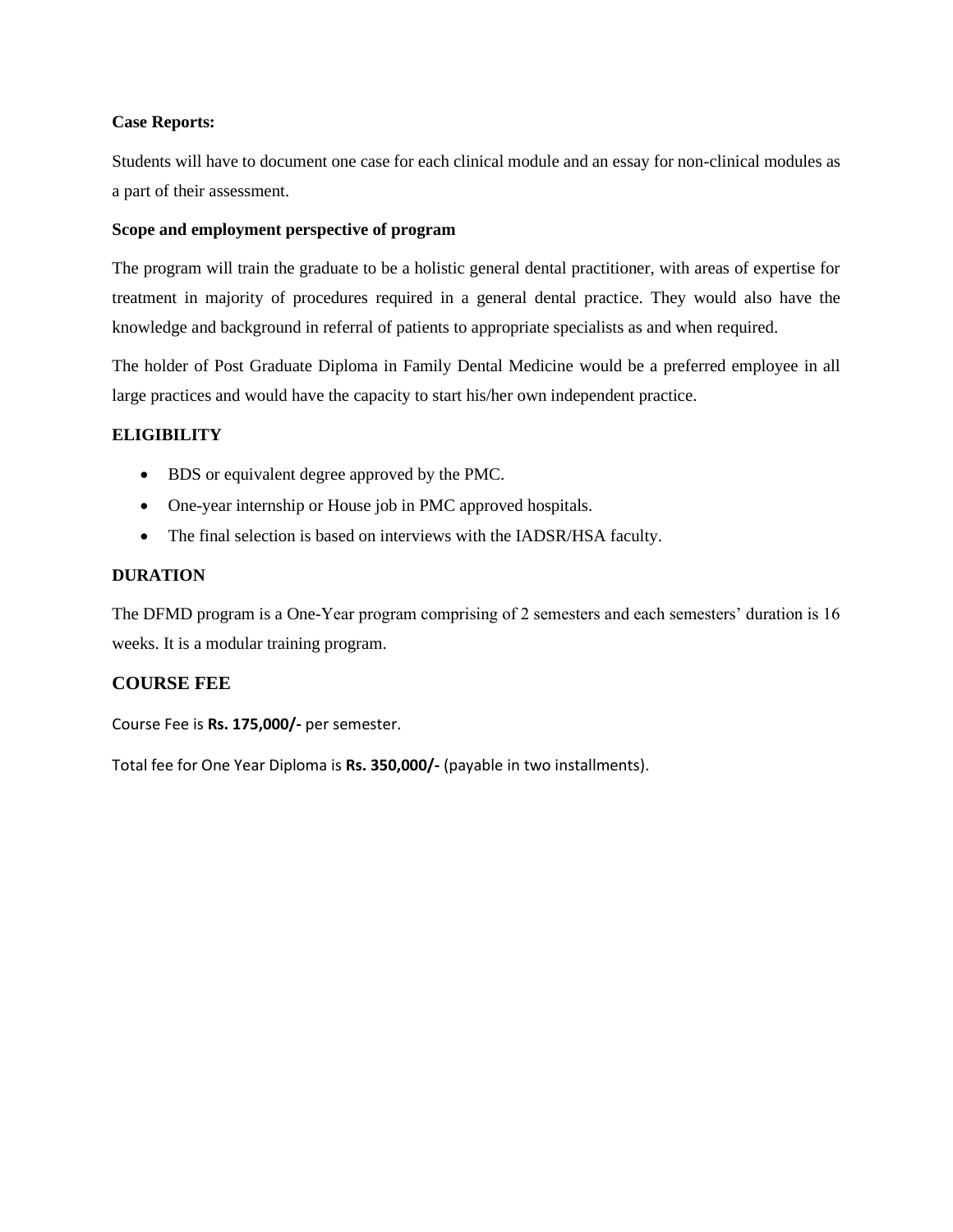| <b>Semester</b>                                                                  | <b>Course code</b> | <b>Course Title</b>                                                                   | <b>Credit hours</b> | <b>Marks</b> |
|----------------------------------------------------------------------------------|--------------------|---------------------------------------------------------------------------------------|---------------------|--------------|
| Courses for First Semester of DFD                                                |                    |                                                                                       |                     |              |
| ı                                                                                | <b>DFD501</b>      | Dental Practice Management, Quality &<br>Risk management, Evidence Based<br>Dentistry | 01                  | 50           |
| L                                                                                | <b>DFD502</b>      | Pain Management & TMD                                                                 | 01                  | 50           |
| I                                                                                | <b>DFD503</b>      | Managing Medical Emergencies &<br>Medically compromised patients                      | 01                  | 50           |
| $\mathsf{I}$                                                                     | <b>DFD504</b>      | Infection control in Dentistry                                                        | 1/2                 | 50           |
| I                                                                                | <b>DFD505</b>      | <b>Restorative Dentistry</b>                                                          | 02                  | 100          |
| L                                                                                | <b>DFD506</b>      | Periodontology including introduction to<br>implantology                              | 01                  | 50           |
| L                                                                                | <b>DFD507</b>      | Oral rehabilitation                                                                   | 02                  | 100          |
| I                                                                                | <b>DFD508</b>      | Orthodontics                                                                          | 01                  | 50           |
| I                                                                                | <b>DFD509</b>      | Oral Pathology & Oral Medicine                                                        | 01                  | 50           |
| I                                                                                | <b>DFD510</b>      | Oral Radiology & Minor Oral Surgery                                                   | 01                  | 50           |
| T                                                                                | <b>DFD511</b>      | <b>Clinical Pharmacology</b>                                                          | 1/2                 | 50           |
| Sub Total for First semester Credit hours/Marks                                  |                    |                                                                                       | 12                  | 650          |
| Courses for Second Semester of DFD                                               |                    |                                                                                       |                     |              |
| Ш                                                                                | <b>DFD512</b>      | Behavioral management & special needs<br>patients                                     | 01                  | 100          |
| $\mathbf{I}$                                                                     | <b>DFD513</b>      | <b>Pediatric Dentistry</b>                                                            | 01                  | 100          |
| On the Job Practicum in Dental Clinic or Hospital*<br>$\ensuremath{\mathsf{II}}$ |                    |                                                                                       | 04                  | 150          |
| Sub Total for Second semester Credit hours/Marks                                 |                    |                                                                                       | 06                  | 350          |
| <b>Total Credit hours/Marks for DFD</b>                                          |                    |                                                                                       | 18                  | 1000         |

### **COURSE-WISE CREDIT HOURS AND MARKS DITRIBUTION**